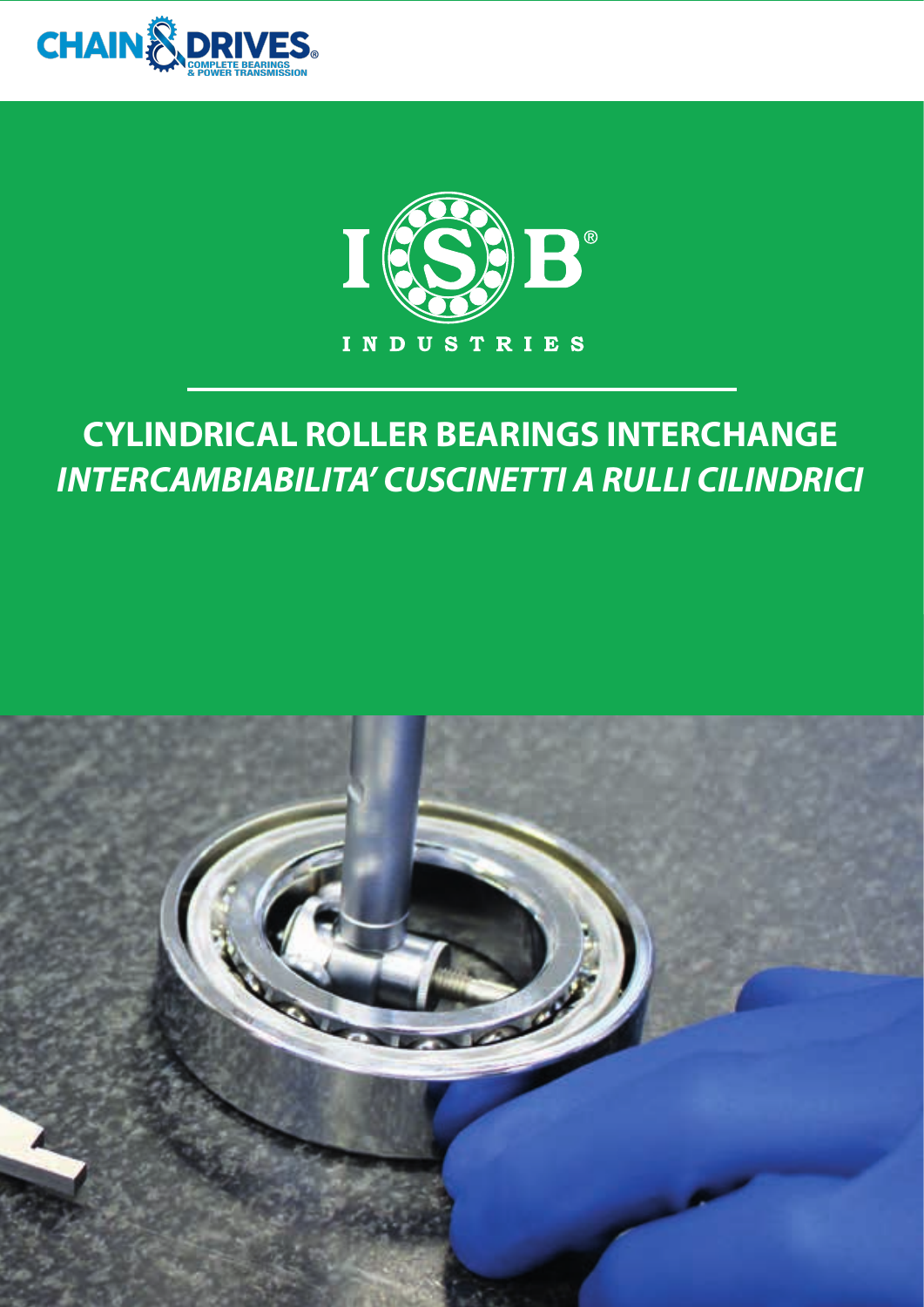

# CYLINDRICAL ROLLER BEARINGS INTERCHANGE - *INTECAMBIABILITA' CUSCINETTI A RULLI CILINDRICI*



# SL0148, SL0149 SL0248, SL0249

| <b>DESIGNATION SKF</b> | <b>DESIGNATION ISB</b> |
|------------------------|------------------------|
| <b>SIGLA SKF</b>       | <b>SIGLA ISB</b>       |
| <b>NNC 4830 CV</b>     | SL014830               |
| <b>NNC 4832 CV</b>     | SL014832               |
| <b>NNC 4834 CV</b>     | SL014834               |
| <b>NNC 4836 CV</b>     | SL014836               |
| <b>NNC 4838 CV</b>     | SL014838               |
| <b>NNC 4840 CV</b>     | SL014840               |
| <b>NNC 4844 CV</b>     | SL014844               |
| <b>NNC 4848 CV</b>     | SL014848               |
| <b>NNC 4852 CV</b>     | SL014852               |
| <b>NNC 4856 CV</b>     | SL014856               |
| <b>NNC 4860 CV</b>     | SL014860               |
| <b>NNC 4864 CV</b>     | SL014864               |
| <b>NNC 4868 CV</b>     | SL014868               |
| <b>NNC 4872 CV</b>     | SL014872               |
| <b>NNC 4876 CV</b>     | SL014876               |
| <b>NNC 4880 CV</b>     | SL014880               |
| <b>NNC 4912 CV</b>     | SL014912               |
| <b>NNC 4914 CV</b>     | SL014914               |
| <b>NNC 4916 CV</b>     | SL014916               |
| <b>NNC 4918 CV</b>     | SL014918               |
| <b>NNC 4920 CV</b>     | SL014920               |
| <b>NNC 4922 CV</b>     | SL014922               |
| <b>NNC 4924 CV</b>     | SL014924               |
| <b>NNC 4926 CV</b>     | SL014926               |
| <b>NNC 4928 CV</b>     | SL014928               |
| <b>NNC 4930 CV</b>     | SL014930               |
| NNC 4932 CV            | SL014932               |
| <b>NNC 4934 CV</b>     | SL014934               |
| <b>NNC 4936 CV</b>     | SL014936               |
| NNC 4938 CV            | SL014938               |
| <b>NNC 4940 CV</b>     | SL014940               |
| <b>NNC 4944 CV</b>     | SL014944               |
| <b>NNC 4948 CV</b>     | SL014948               |
| <b>NNC 4952 CV</b>     | SL014952               |
| <b>NNC 4956 CV</b>     | SL014956               |
| <b>NNC 4960 CV</b>     | SL014960               |
| <b>NNC 4964 CV</b>     | SL014964               |
| <b>NNC 4968 CV</b>     | SL014968               |
| <b>NNC 4972 CV</b>     | SL014972               |
| <b>NNC 4976 CV</b>     | SL014976               |
| <b>NNC 4980 CV</b>     | SL014980               |



| <b>DESIGNATION SKF</b>                     | <b>DESIGNATION ISB</b> |
|--------------------------------------------|------------------------|
| <b>SIGLA SKF</b>                           | <b>SIGLA ISB</b>       |
| <b>NNCL 4830 CV</b>                        | SL024830               |
| <b>NNCL 4832 CV</b>                        | SL024832               |
| <b>NNCL 4834 CV</b>                        | SL024834               |
| <b>NNCL 4836 CV</b>                        | SL024836               |
| <b>NNCL 4838 CV</b>                        | SL024838               |
| <b>NNCL 4840 CV</b>                        | SL024840               |
| <b>NNCL 4844 CV</b>                        | SL024844               |
| <b>NNCL 4848 CV</b>                        | SL024848               |
| <b>NNCL 4852 CV</b>                        | SL024852               |
| <b>NNCL 4856 CV</b>                        | SL024856               |
| <b>NNCL 4860 CV</b>                        | SL024860               |
| <b>NNCL 4864 CV</b>                        | SL024864               |
| <b>NNCL 4868 CV</b>                        | SL024868               |
| <b>NNCL 4872 CV</b>                        | SL024872               |
| <b>NNCL 4876 CV</b>                        | SL024876               |
| <b>NNCL 4880 CV</b>                        | SL024880               |
| <b>NNCL 4884 CV</b>                        | SL024884               |
| <b>NNCL 4888 CV</b>                        | SL024888               |
| <b>NNCL 4892 CV</b>                        | SL024892               |
| <b>NNCL 4896 CV</b>                        | SL024896               |
| <b>NNCL 48/500 CV</b>                      | SL02 48/500            |
| <b>NNCL 4912 CV</b>                        | SL024912               |
| <b>NNCL 4914 CV</b>                        | SL024914               |
| <b>NNCL 4916 CV</b>                        | SL024916               |
| <b>NNCL 4918 CV</b>                        | SL024918               |
| <b>NNCL 4920 CV</b>                        | SL024920               |
| <b>NNCL 4922 CV</b><br><b>NNCL 4924 CV</b> | SL024922<br>SL024924   |
| <b>NNCL 4926 CV</b>                        | SL024926               |
| <b>NNCL 4928 CV</b>                        | SL024928               |
| <b>NNCL 4930 CV</b>                        | SL024930               |
| <b>NNCL 4932 CV</b>                        | SL024932               |
| <b>NNCL 4934 CV</b>                        | SL024934               |
| <b>NNCL 4936 CV</b>                        | SL024936               |
| <b>NNCL 4938 CV</b>                        | SL024938               |
| <b>NNCL 4940 CV</b>                        | SL024940               |
| <b>NNCL 4944 CV</b>                        | SL024944               |
| <b>NNCL 4948 CV</b>                        | SL024948               |
| <b>NNCL 4952 CV</b>                        | SL024952               |
| <b>NNCL 4956 CV</b>                        | SL024956               |
| <b>NNCL 4960 CV</b>                        | SL024960               |
| <b>NNCL 4964 CV</b>                        | SL024964               |
| <b>NNCL 4968 CV</b>                        | SL024968               |
| <b>NNCL 4972 CV</b>                        | SL024972               |
| <b>NNCL 4976 CV</b>                        | SL024976               |
| <b>NNCL 4980 CV</b>                        | SL024980               |
| <b>NNCL 4984 CV</b>                        | SL024984               |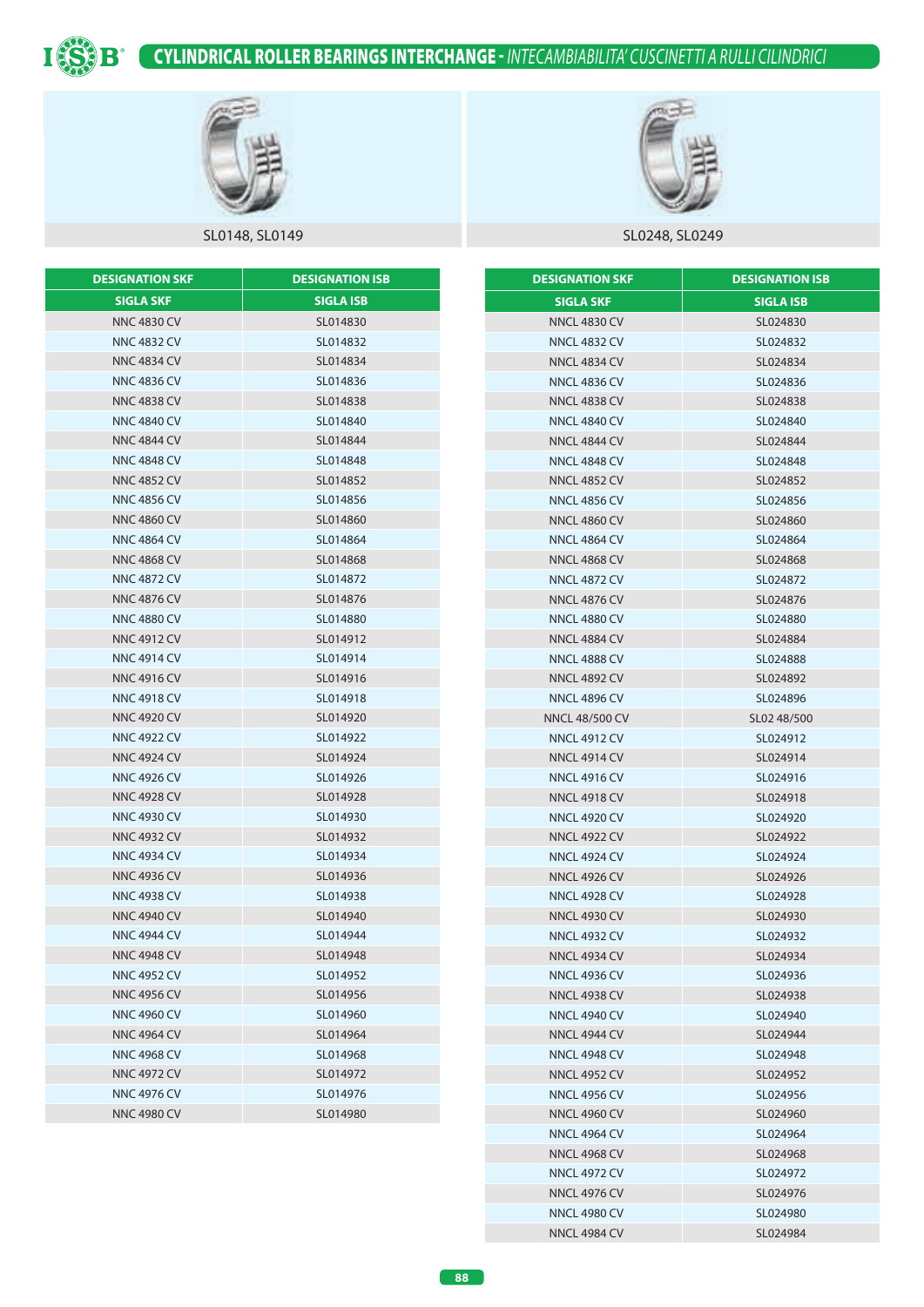# CYLINDRICAL ROLLER BEARINGS INTERCHANGE - *INTECAMBIABILITA' CUSCINETTI A RULLI CILINDRICI*





## SL0450..-PP / SL04..-PP SL04..-PP SL1850

| <b>DESIGNATION SKF</b> | <b>DESIGNATION ISB</b> |
|------------------------|------------------------|
| SIGLA SKF              | <b>SIGLA ISB</b>       |
| NNF 130-ZLSNV          | <b>SL04130 PP</b>      |
| NNF 140-ZLSNV          | SL04140 PP             |
| NNF 150-ZLSNV          | <b>SL04150 PP</b>      |
| NNF 160-ZLSNV          | SL04160 PP             |
| NNF 170-ZLSNV          | <b>SL04170 PP</b>      |
| NNF 180-ZLSNV          | <b>SL04180 PP</b>      |
| NNF 190-ZLSNV          | <b>SL04190 PP</b>      |
| NNF 200-ZLSNV          | <b>SL04200 PP</b>      |
| NNF 220-ZLSNV          | <b>SL04220 PP</b>      |
| NNF 240-ZLSNV          | <b>SL04240 PP</b>      |
| NNF 260-ZLSNV          | <b>SL04260 PP</b>      |
| NNF 300-ZLSNV          | <b>SL04300 PP</b>      |
| NNF 5004-ZLSNV         | SL045004 PP            |
| NNF 5005-ZLSNV         | SL045005 PP            |
| NNF 5006-ZLSNV         | SL045006 PP            |
| NNF 5007-ZLSNV         | SL045007 PP            |
| NNF 5008-ZLSNV         | SL045008 PP            |
| NNF 5009-ZLSNV         | SL045009 PP            |
| NNF 5010-ZLSNV         | SL045010 PP            |
| NNF 5011-ZLSNV         | SL045011 PP            |
| NNF 5012-ZLSNV         | SL045012 PP            |
| NNF 5013-ZLSNV         | SL045013 PP            |
| NNF 5014-ZLSNV         | SL045014 PP            |
| NNF 5015-ZLSNV         | SL045015 PP            |
| NNF 5016-ZLSNV         | SL045016 PP            |
| NNF 5017-ZLSNV         | SL045017 PP            |
| NNF 5018-ZLSNV         | SL045018 PP            |
| NNF 5019-ZLSNV         | SL045019 PP            |
| NNF 5020-ZLSNV         | SL045020 PP            |
| NNF 5022-ZLSNV         | SL045022 PP            |
| NNF 5024-ZLSNV         | SL045024 PP            |
| NNF 5026-ZLSNV         | SL045026 PP            |
| NNF 5028-ZLSNV         | SL045028 PP            |
| NNF 5030-ZLSNV         | SL045030 PP            |
| NNF 5032-ZLSNV         | SL045032 PP            |
| NNF 5034-ZLSNV         | SL045034 PP            |
| NNF 5036-ZLSNV         | SL045036 PP            |
| NNF 5038-ZLSNV         | SL045038 PP            |
| NNF 5040-ZLSNV         | SL045040 PP            |
| NNF 5044-ZLSNV         | SL045044 PP            |
| NNF 5048-ZLSNV         | SL045048 PP            |
| NNF 5052-ZLSNV         | SL045052 PP            |
| NNF 5056-ZLSNV         | SL045056 PP            |
| NNF 5060-ZLSNV         | SL045060 PP            |



| <b>DESIGNATION SKF</b> | <b>DESIGNATION ISB</b> |
|------------------------|------------------------|
| <b>SIGLA SKF</b>       | <b>SIGLA ISB</b>       |
| <b>NNCF 5004 CV</b>    | SL185004               |
| <b>NNCF 5005 CV</b>    | SL185005               |
| <b>NNCF 5006 CV</b>    | SL185006               |
| <b>NNCF 5007 CV</b>    | SL185007               |
| <b>NNCF 5008 CV</b>    | SL185008               |
| <b>NNCF 5009 CV</b>    | SL185009               |
| <b>NNCF 5010 CV</b>    | SL185010               |
| <b>NNCF 5011 CV</b>    | SL185011               |
| <b>NNCF 5012 CV</b>    | SL185012               |
| <b>NNCF 5013 CV</b>    | SL185013               |
| <b>NNCF 5014 CV</b>    | SL185014               |
| <b>NNCF 5015 CV</b>    | SL185015               |
| <b>NNCF 5016 CV</b>    | SL185016               |
| <b>NNCF 5017 CV</b>    | SL185017               |
| <b>NNCF 5018 CV</b>    | SL185018               |
| <b>NNCF 5020 CV</b>    | SL185020               |
| <b>NNCF 5022 CV</b>    | SL185022               |
| <b>NNCF 5024 CV</b>    | SL185024               |
| <b>NNCF 5026 CV</b>    | SL185026               |
| <b>NNCF 5028 CV</b>    | SL185028               |
| <b>NNCF 5030 CV</b>    | SL185030               |
| <b>NNCF 5032 CV</b>    | SL185032               |
| <b>NNCF 5034 CV</b>    | SL185034               |
| <b>NNCF 5036 CV</b>    | SL185036               |
| <b>NNCF 5038 CV</b>    | SL185038               |
| <b>NNCF 5040 CV</b>    | SL185040               |
| <b>NNCF 5044 CV</b>    | SL185044               |
| <b>NNCF 5048 CV</b>    | SL185048               |
| <b>NNCF 5052 CV</b>    | SL185052               |
| <b>NNCF 5056 CV</b>    | SL185056               |
| <b>NNCF 5060 CV</b>    | SL185060               |
| <b>NNCF 5064 CV</b>    | SL185064               |
| <b>NNCF 5068 CV</b>    | SL185068               |
| <b>NNCF 5072 CV</b>    | SL185072               |
| <b>NNCF 5076 CV</b>    | SL185076               |
| <b>NNCF 5080 CV</b>    | SL185080               |
| <b>NNCF 5084 CV</b>    | SL185084               |
| <b>NNCF 5088 CV</b>    | SL185088               |
| <b>NNCF 5092 CV</b>    | SL185092               |
| <b>NNCF 5096 CV</b>    | SL185096               |
| NNCF 50/500 CV         | SL18 50/500            |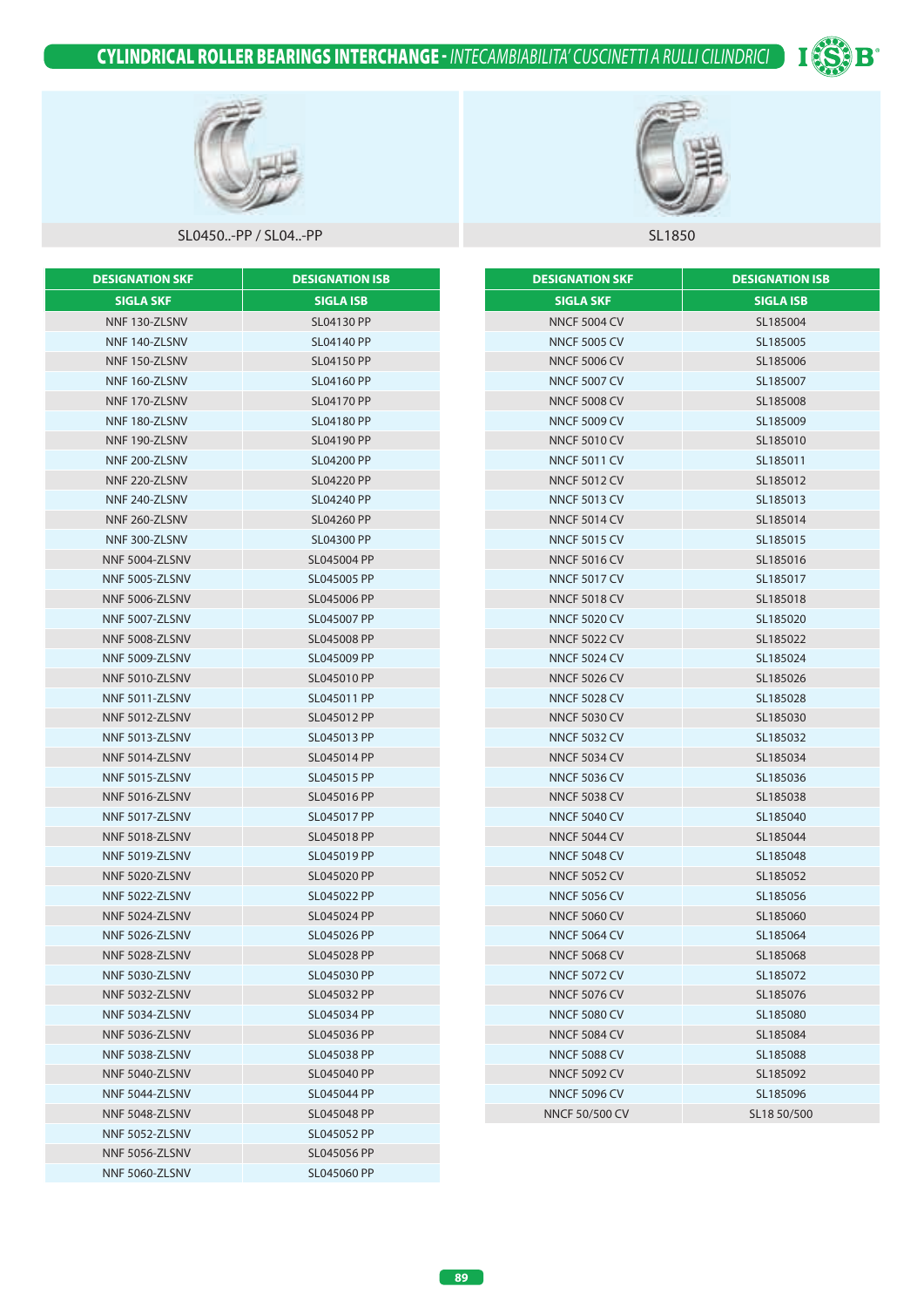



## SL1818, SL1829, SL1830, SL1822

| <b>DESIGNATION SKF</b> | <b>DESIGNATION ISB</b> | <b>DESIGNATION SKF</b> | <b>DESIGNATION ISB</b> |
|------------------------|------------------------|------------------------|------------------------|
| <b>SIGLA SKF</b>       | <b>SIGLA ISB</b>       | <b>SIGLA SKF</b>       | <b>SIGLA ISB</b>       |
| <b>NCF 1840 CV</b>     | SL181840               | <b>NCF 2240 CV</b>     | SL182240               |
| <b>NCF 1844 CV</b>     | SL181844               | <b>NCF 2912 CV</b>     | SL182912               |
| <b>NCF 1848 CV</b>     | SL181848               | <b>NCF 2913 CV</b>     | SL182913               |
| <b>NCF 1852 CV</b>     | SL181852               | <b>NCF 2914 CV</b>     | SL182914               |
| <b>NCF 1856 CV</b>     | SL181856               | <b>NCF 2915 CV</b>     | SL182915               |
| <b>NCF 1860 CV</b>     | SL181860               | <b>NCF 2916 CV</b>     | SL182916               |
| <b>NCF 1864 CV</b>     | SL181864               | <b>NCF 2917 CV</b>     | SL182917               |
| <b>NCF 1868 CV</b>     | SL181868               | <b>NCF 2918 CV</b>     | SL182918               |
| <b>NCF 1872 CV</b>     | SL181872               | <b>NCF 2919 CV</b>     | SL182919               |
| <b>NCF 1876 CV</b>     | SL181876               | <b>NCF 2920 CV</b>     | SL182920               |
| <b>NCF 1880 CV</b>     | SL181880               | <b>NCF 2922 CV</b>     | SL182922               |
| <b>NCF 1884 CV</b>     | SL181884               | <b>NCF 2924 CV</b>     | SL182924               |
| <b>NCF 1888 CV</b>     | SL181888               | <b>NCF 2926 CV</b>     | SL182926               |
| <b>NCF 1892 CV</b>     | SL181892               | <b>NCF 2928 CV</b>     | SL182928               |
| <b>NCF 1896 CV</b>     | SL181896               | <b>NCF 2930 CV</b>     | SL182930               |
| <b>NCF 18/500 CV</b>   | SL18 18/500            | <b>NCF 2932 CV</b>     | SL182932               |
| <b>NCF 18/530 CV</b>   | SL18 18/530            | <b>NCF 2934 CV</b>     | SL182934               |
| <b>NCF 18/560 CV</b>   | SL18 18/560            | <b>NCF 2936 CV</b>     | SL182936               |
| <b>NCF 18/600 CV</b>   | SL18 18/600            | <b>NCF 2938 CV</b>     | SL182938               |
| <b>NCF 18/630 CV</b>   | SL18 18/630            | <b>NCF 2940 CV</b>     | SL182940               |
| <b>NCF 18/670 CV</b>   | SL18 18/670            | <b>NCF 2944 CV</b>     | SL182944               |
| NCF 29/500 CV          | SL18 29/500            | <b>NCF 2948 CV</b>     | SL182948               |
| <b>NCF 2204 CV</b>     | SL182204               | <b>NCF 2952 CV</b>     | SL182952               |
| <b>NCF 2205 CV</b>     | SL182205               | <b>NCF 2956 CV</b>     | SL182956               |
| <b>NCF 2206 CV</b>     | SL182206               | <b>NCF 2960 CV</b>     | SL182960               |
| <b>NCF 2207 CV</b>     | SL182207               | <b>NCF 2964 CV</b>     | SL182964               |
| <b>NCF 2208 CV</b>     | SL182208               | <b>NCF 2968 CV</b>     | SL182968               |
| <b>NCF 2209 CV</b>     | SL182209               | <b>NCF 2972 CV</b>     | SL182972               |
| <b>NCF 2210 CV</b>     | SL182210               | <b>NCF 2976 CV</b>     | SL182976               |
| <b>NCF 2211 CV</b>     | SL182211               | <b>NCF 2980 CV</b>     | SL182980               |
| <b>NCF 2212 CV</b>     | SL182212               | <b>NCF 2984 CV</b>     | SL182984               |
| <b>NCF 2213 CV</b>     | SL182213               | <b>NCF 2988 CV</b>     | SL182988               |
| <b>NCF 2214 CV</b>     | SL182214               | <b>NCF 2992 CV</b>     | SL182992               |
| <b>NCF 2215 CV</b>     | SL182215               | <b>NCF 2996 CV</b>     | SL182996               |
| <b>NCF 2216 CV</b>     | SL182216               | <b>NCF 3004 CV</b>     | SL183004               |
| <b>NCF 2217 CV</b>     | SL182217               | <b>NCF 3005 CV</b>     | SL183005               |
| <b>NCF 2218 CV</b>     | SL182218               | <b>NCF 3006 CV</b>     | SL183006               |
| <b>NCF 2219 CV</b>     | SL182219               | <b>NCF 3007 CV</b>     | SL183007               |
| <b>NCF 2220 CV</b>     | SL182220               | <b>NCF 3008 CV</b>     | SL183008               |
| <b>NCF 2222 CV</b>     | SL182222               | <b>NCF 3009 CV</b>     | SL183009               |
| <b>NCF 2224 CV</b>     | SL182224               | <b>NCF 3010 CV</b>     | SL183010               |
| <b>NCF 2226 CV</b>     | SL182226               | <b>NCF 3011 CV</b>     | SL183011               |
| <b>NCF 2228 CV</b>     | SL182228               | <b>NCF 3012 CV</b>     | SL183012               |
| <b>NCF 2230 CV</b>     | SL182230               | <b>NCF 3013 CV</b>     | SL183013               |
| <b>NCF 2234 CV</b>     | SL182234               | <b>NCF 3014 CV</b>     | SL183014               |
| <b>NCF 2236 CV</b>     | SL182236               | <b>NCF 3015 CV</b>     | SL183015               |
| <b>NCF 2238 CV</b>     | SL182238               | <b>NCF 3016 CV</b>     | SL183016               |